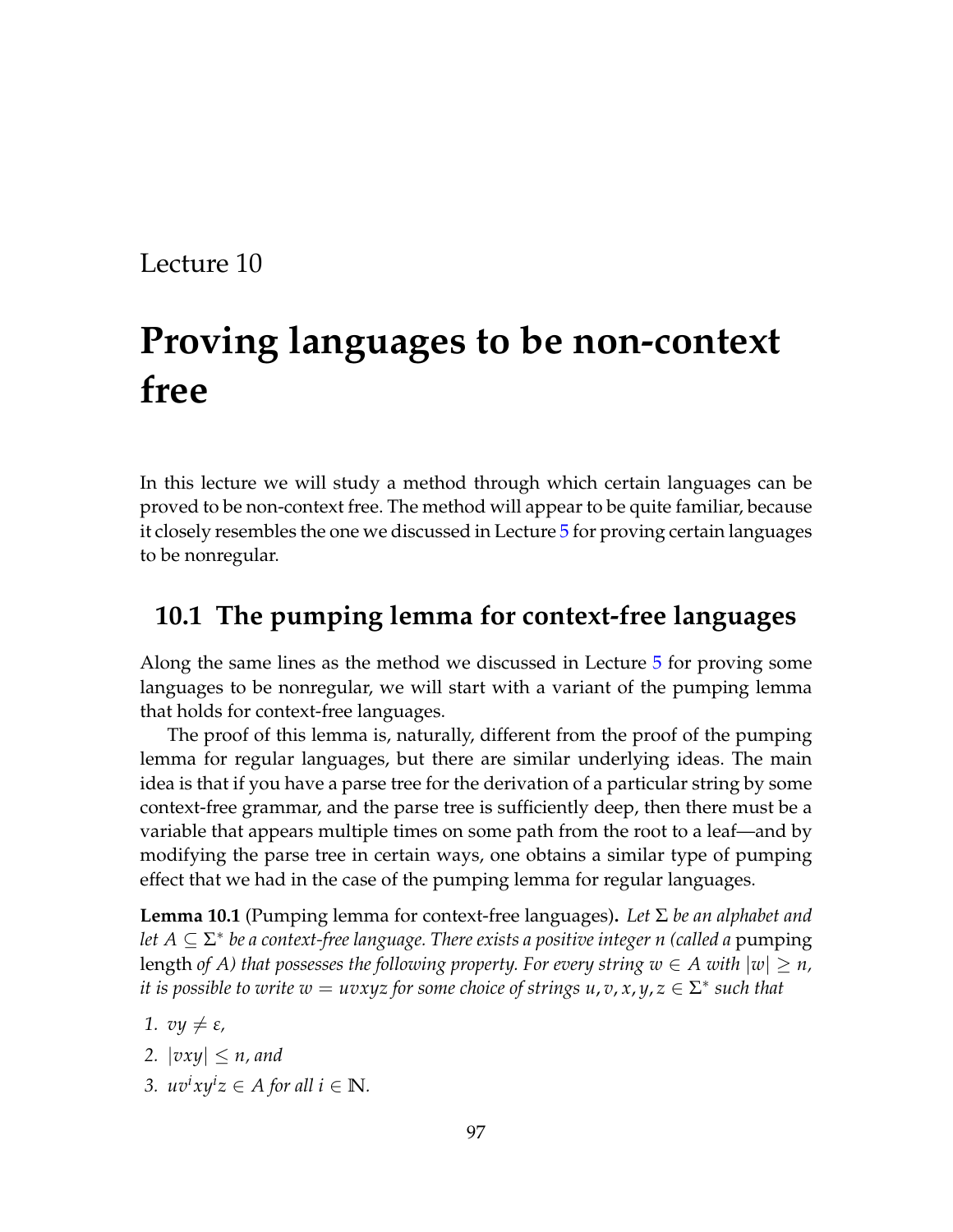CS 360 Introduction to the Theory of Computing



Figure 10.1: At least one path from the root to a leaf in a CNF parse tree for a string of length  $2^m$  or more must have  $m + 1$  or more variable nodes. If this were not so, the total number of variable nodes (which are collectively represented by the shaded region) would be at most  $2^m - 1$ , contradicting the fact that there must be at least 2*<sup>m</sup>* variable nodes.

*Proof.* Given that *A* is context free, we know that there must exist a CFG *G* in Chomsky normal form such that  $A = L(G)$ . Let *m* be the number of variables in *G*. We will prove that the property stated in the lemma holds for  $n = 2^m$ .

Suppose that a string  $w \in A$  satisfies  $|w| \ge n = 2^m$ . As *G* is in Chomsky normal form, every parse tree for *w* has exactly  $2|w| - 1$  variable nodes and  $|w|$  leaf nodes. Hereafter let us fix any one of these parse trees, and let us call this tree *T*. For the sake of this proof, what is important about the size of *T* is that the number of variable nodes is at least 2 $^m$ . This is true because 2 $|w|-1\geq 2\cdot 2^m-1\geq 2^m$ . In fact, the last inequality must be strict because  $m \geq 1$ , but this makes no difference to the proof. Because the number of variable nodes in  $T$  is at least  $2^m$ , there must exist at least one path in *T* from the root to a leaf along which there are at least  $m + 1$ variable nodes—for if all such paths had *m* or fewer variable nodes, there could be at most  $2^m - 1$  variable nodes in the entire tree.

Next, choose any path in *T* from the root to a leaf having the maximum possible length. (There may be multiple choices, but any one of them is fine.) We know that at least  $m + 1$  variable nodes must appear in this path, as argued above—and because there are only *m* different variables in total, there must be at least one variable that appears multiple times along this path. In fact, we know that some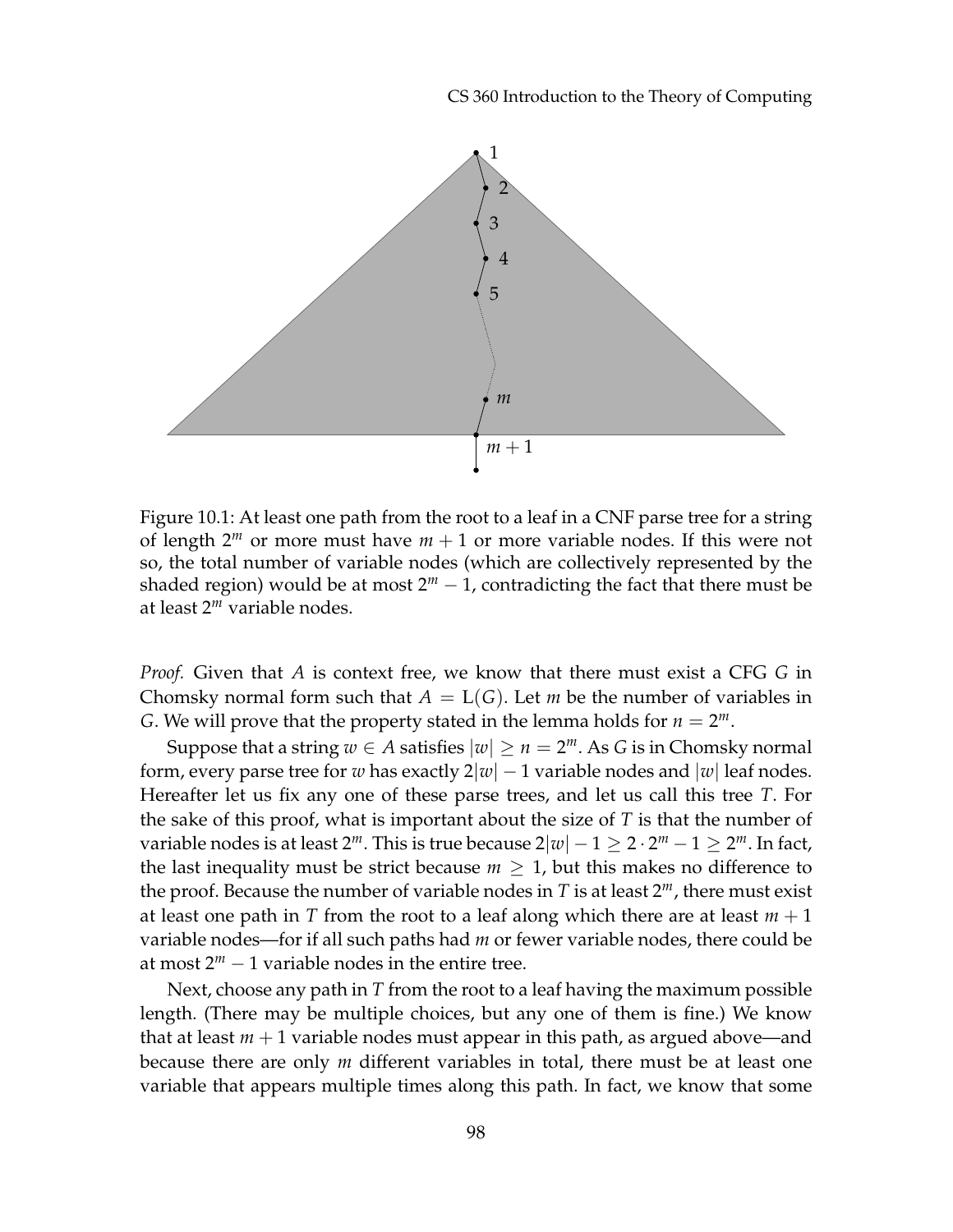

<span id="page-2-0"></span>Figure 10.2: An illustration of the subtrees  $T_1$  and  $T_2$  of  $T$ .

variable (let us call it *X*) must appear at least twice within the *m* + 1 variable nodes closest to the leaf on the path we have selected. Let  $T_1$  and  $T_2$  be the subtrees of  $T$ rooted at these two bottom-most occurrences of this variable *X*, with *T*<sub>2</sub> being the smaller of these two trees. By the way we have chosen these subtrees, we know that  $T_2$  is a proper subtree of  $T_1$ , and  $T_1$  is not very large: every path from the root of the subtree  $T_1$  to one of its leaves can have at most  $m + 1$  variable nodes, and therefore  $T_1$  has no more than  $2^m = n$  leaf nodes.

Now, let *x* be the string for which  $T_2$  is a parse tree (starting from the variable *X*) and let  $v$  and  $y$  be the strings formed by the leaves of  $T_1$  to the left and right, respectively, of the subtree  $T_2$ , so that  $vxy$  is the string for which  $T_1$  is a parse tree (also starting from the variable *X*). Finally, let *u* and *z* be the strings represented by the leaves of *T* to the left and right, respectively, of the subtree  $T_1$ , so that  $w =$ *uvxyz*. Figure [10.2](#page-2-0) provides an illustration of the strings *u*, *v*, *x*, *y*, and *z* and how they related to the trees  $T$ ,  $T_1$ , and  $T_2$ .

It remains to prove that *u*, *v*, *x*, *y*, and *z* have the properties required by the statement of the lemma. Let us first prove that  $uv^ixy^iz \in A$  for all  $i \in \mathbb{N}$ . To see that  $uxz = uv^0xy^0z \in A$ , we observe that we can obtain a valid parse tree for  $uxz$ by replacing the subtree  $T_1$  with the subtree  $T_2$ , as illustrated in Figure [10.3.](#page-3-0) This replacement is possible because both  $T_1$  and  $T_2$  have root nodes corresponding to the variable *X*. Along similar lines, we have that  $uv^2xy^2z \in A$  because we can obtain a valid parse tree for this string by replacing the subtree  $T_2$  with a copy of  $T_1$ , as suggested by Figure [10.4.](#page-3-1) By repeatedly replacing  $T_2$  with a copy of  $T_1$ , a valid parse tree for any string of the form  $uv^ixy^i z$  is obtained.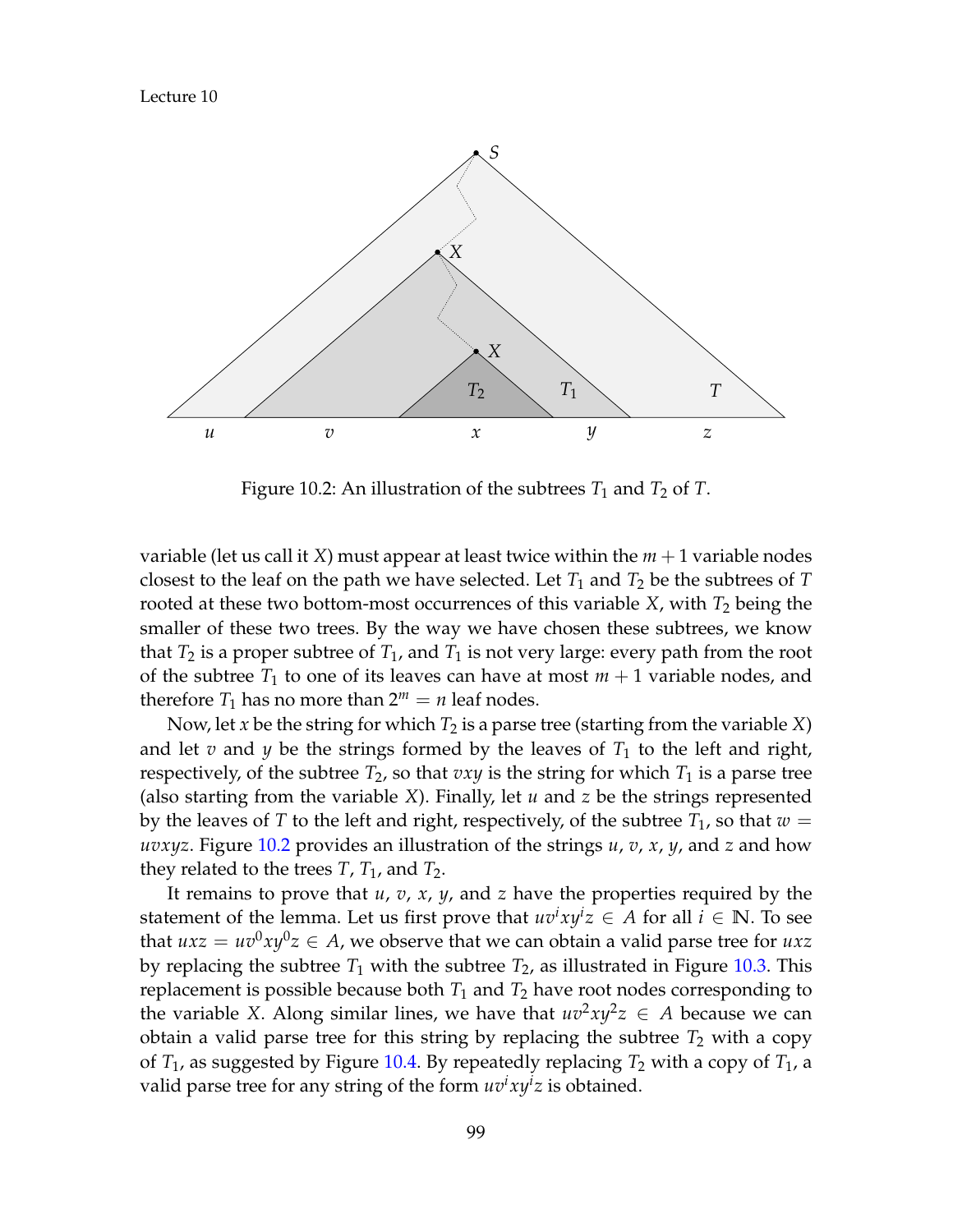CS 360 Introduction to the Theory of Computing



<span id="page-3-0"></span>Figure 10.3: By replacing the subtree  $T_1$  by the subtree  $T_2$  in  $T$ , a parse tree for the string  $uxz = uv^0xy^0z$  is obtained.



<span id="page-3-1"></span>Figure 10.4: By replacing the subtree  $T_2$  by the subtree  $T_1$  in  $T$ , a parse tree for the string  $uv^2xy^2z$  is obtained. By repeatedly replacing  $T_2$  with  $T_1$  in this way, a parse tree for the string  $uv^ixy^i z$  is obtained for any positive integer  $i \geq 2$ .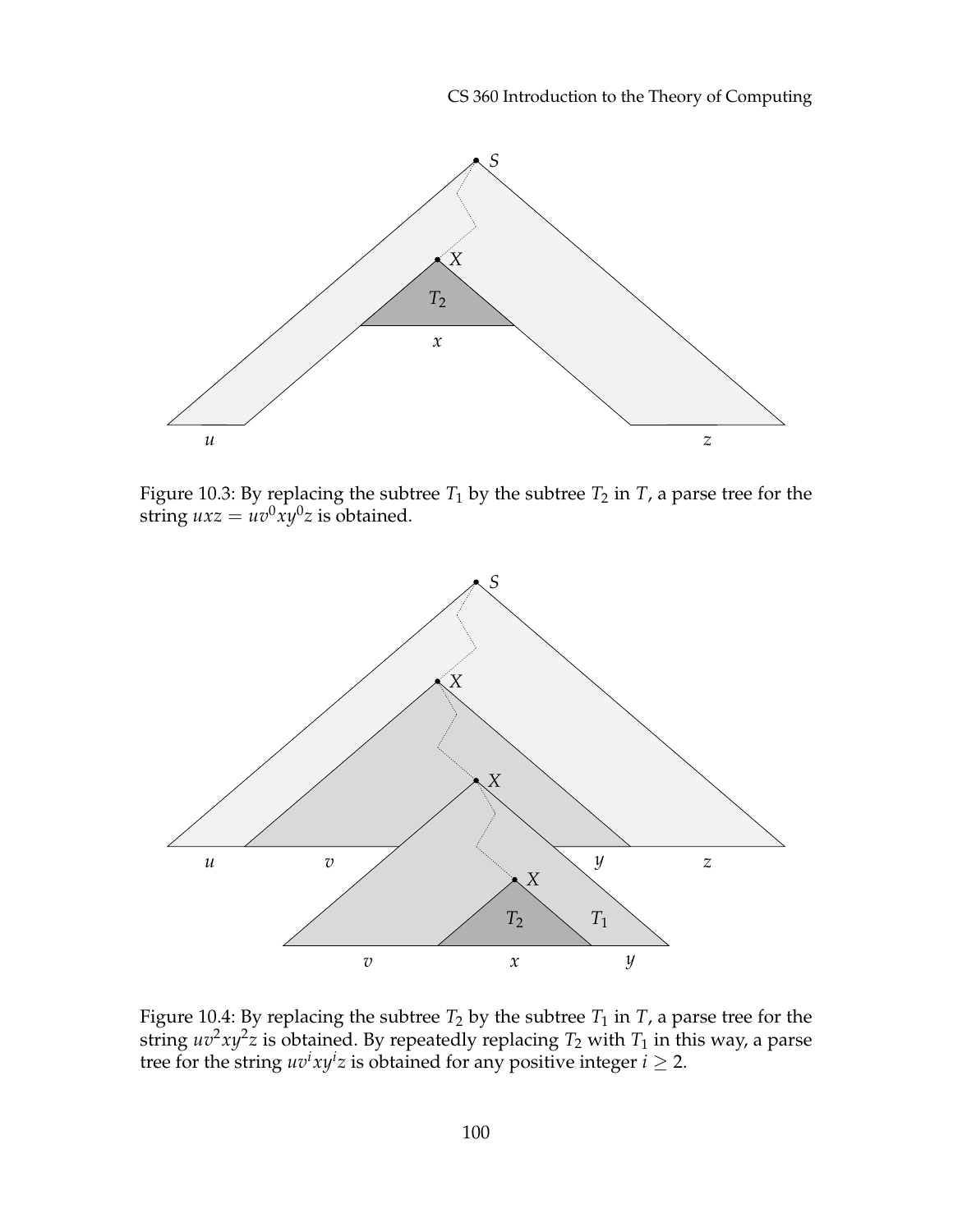Lecture 10

Next, the fact that  $vy \neq \varepsilon$  follows from the fact that every parse tree for a string corresponding to a CFG in Chomsky normal form has the same size. It therefore cannot be that the parse tree suggested by Figure [10.3](#page-3-0) generates the same string as the one suggested by Figure [10.2,](#page-2-0) as the two trees have differing numbers of variable nodes. This implies that  $uvxyz \neq uxz$ , so  $vy \neq \varepsilon$ .

Finally, we have  $|vxy| \le n$  because the subtree  $T_1$  has at most  $2^m = n$  leaf nodes, as was already argued above.  $\Box$ 

#### **10.2 Using the context-free pumping lemma**

Now that we have the pumping lemma for context-free languages in hand, we can prove that certain languages are not context free. The methodology is very similar to what we used in Lecture [5](#page--1-0) to prove some languages to be nonregular. Some examples, stated as propositions, follow.

**Proposition 10.2.** Let  $\Sigma = \{0, 1, 2\}$  and let A be a language defined as follows:

$$
A = \{0^m 1^m 2^m : m \in \mathbb{N}\}.
$$
 (10.1)

*The language A is not context free.*

*Proof.* Assume toward contradiction that *A* is context free. By the pumping lemma for context-free languages, there must exist a pumping length *n* for *A*. We will fix such a pumping length *n* for the remainder of the proof.

Let

$$
w = 0^n 1^n 2^n. \tag{10.2}
$$

We have that  $w \in A$  and  $|w| = 3n \ge n$ , so the pumping lemma guarantees that there must exist strings  $u, v, x, y, z \in \Sigma^*$  so that  $w = uvxyz$  and the three properties  $i$  in the statement of that lemma hold: (i)  $vy \neq \varepsilon$ , (ii)  $|vxy| \leq n$ , and (iii)  $uv^ixy^i z \in A$ for all  $i \in \mathbb{N}$ .

Now, given that  $|vxy| \le n$ , it cannot be that the symbols 0 and 2 both appear in the string *vy*; the 0s and 2s are too far apart for this to happen. On the other hand, at least one of the symbols of  $\Sigma$  must appear within  $v\psi$ , because this string is nonempty. This implies that the string

$$
uv^0xy^0z = uxz \tag{10.3}
$$

must have strictly fewer occurrences of either 1 or 2 than 0, or strictly fewer occurrences of either 0 or 1 than 2. That is, if the symbol 0 does not appear in *vy*, then it must be that either

$$
|uxz|_1 < |uxz|_0 \quad \text{or} \quad |uxz|_2 < |uxz|_0,\tag{10.4}
$$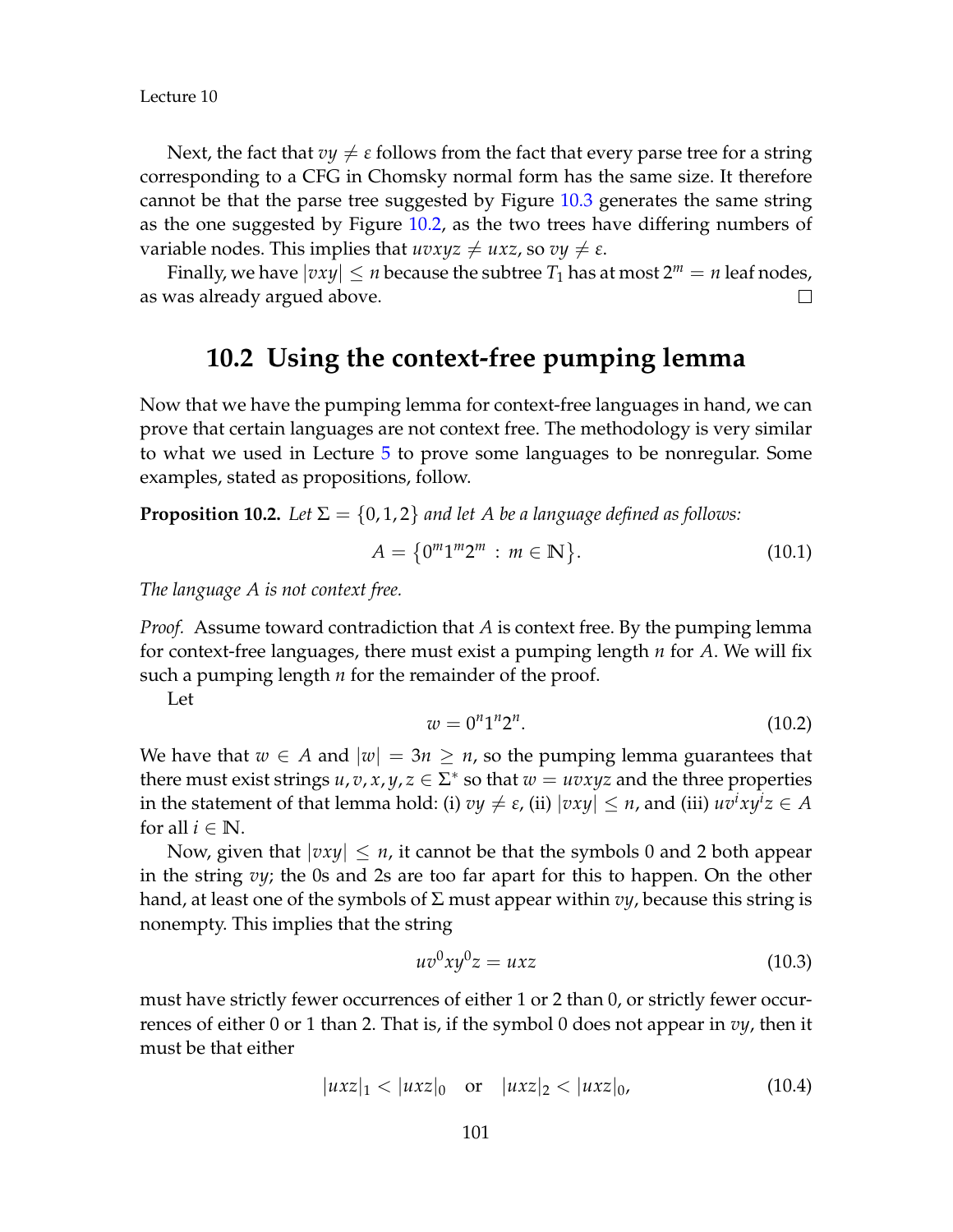and if the symbol 2 does not appear in *vy*, then it must be that either

$$
|uxz|_0 < |uxz|_2 \quad \text{or} \quad |uxz|_1 < |uxz|_2. \tag{10.5}
$$

This, however, is in contradiction with the fact that  $uv^0xy^0z = uxz$  is guaranteed to be in *A* by the third property.

Having obtained a contradiction, we conclude that *A* is not context free, as claimed.  $\Box$ 

In some cases, such as the following one, a language can be proved to be noncontext free in almost exactly the same way that it can be proved to be nonregular.

**Proposition 10.3.** Let  $\Sigma = \{0\}$  and recall the language

$$
SQUARE = \left\{0^{m^2} : m \in \mathbb{N}\right\} \tag{10.6}
$$

*defined in Lecture [5.](#page--1-0) The language* SQUARE *is not context free.*

*Proof.* Assume toward contradiction that SQUARE is context free. By the pumping lemma for context-free languages, there must exist a pumping length  $n \geq 1$  for SQUARE for which the property stated by that lemma holds. We will fix such a pumping length *n* for the remainder of the proof.

Define

$$
w = 0^{n^2}.\tag{10.7}
$$

We see that  $w \in \mathsf{SQUARE}$  and  $|w| = n^2 \ge n$ , so the pumping lemma tells us that there exist strings  $u, v, x, y, z \in \Sigma^*$  so that  $w = uvxyz$  and the following conditions hold:

- 1.  $v\psi \neq \varepsilon$ ,
- 2.  $|vxy| \leq n$ , and
- 3.  $uv^i xy^i z \in \text{SQUARE}$  for all  $i \in \mathbb{N}$ .

There is only one symbol in the alphabet  $\Sigma$ , so it is immediate that  $vy = 0^k$  for some choice of  $k \in \mathbb{N}$ . Because  $vy \neq \varepsilon$  and  $|vy| \leq |vxy| \leq n$  it must be the case that  $1 \leq k \leq n$ . Observe that

$$
uv^{i}xy^{i}z = 0^{n^{2} + (i-1)k}
$$
 (10.8)

for each  $i \in \mathbb{N}$ . In particular, if we choose  $i = 2$ , then we have

$$
uv^2xy^2z = 0^{n^2+k}.\t(10.9)
$$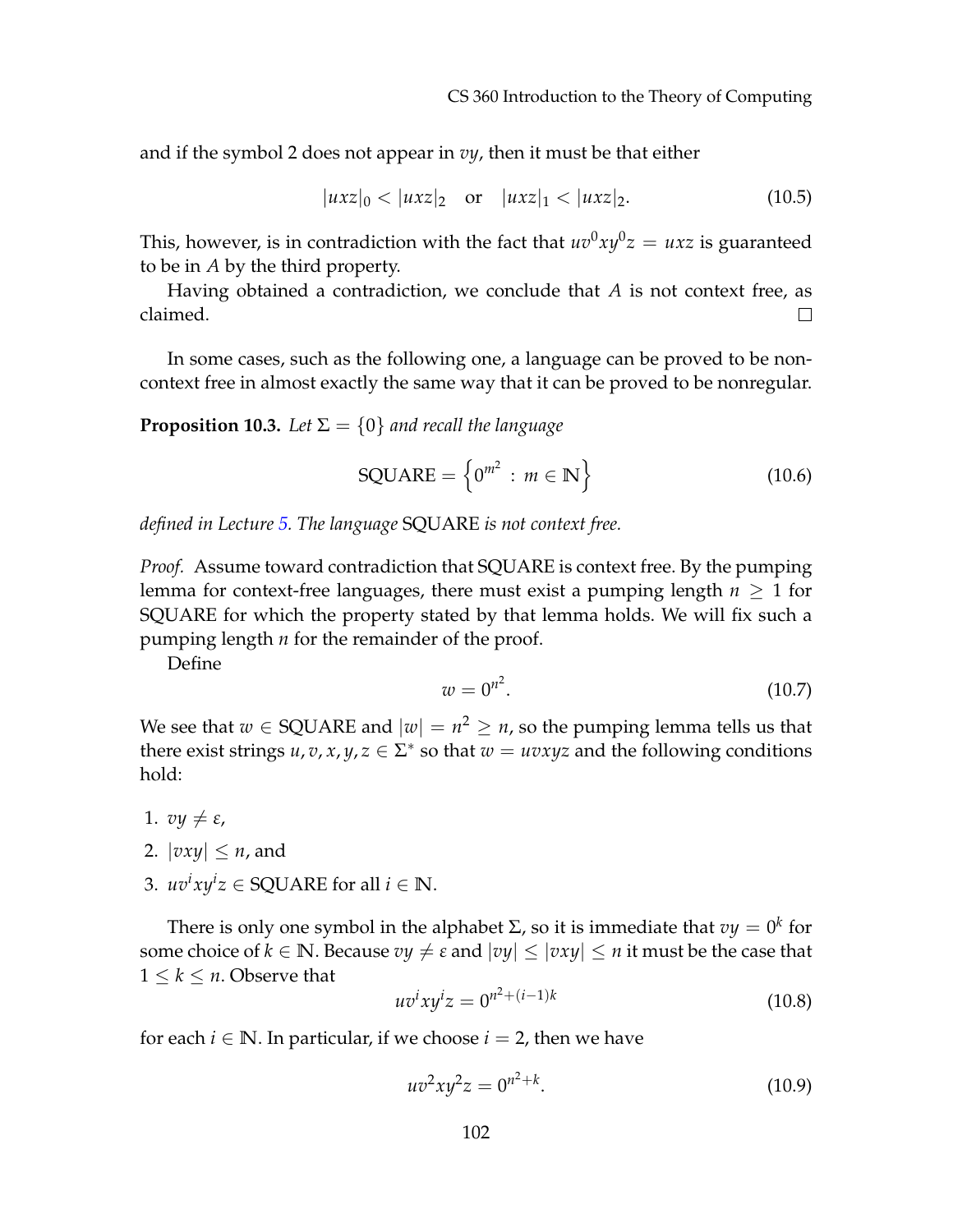However, because  $1 \leq k \leq n$ , it cannot be that  $n^2 + k$  is a perfect square. This is because  $n^2 + k$  is larger than  $n^2$ , but the next perfect square after  $n^2$  is

$$
(n+1)^2 = n^2 + 2n + 1,\tag{10.10}
$$

which is strictly larger than  $n^2 + k$  because  $k \leq n$ . The string  $uv^2xy^2z$  is therefore *not* contained in SQUARE, which contradicts the third condition stated by the pumping lemma, which guarantees us that  $uv^ixy^iz \in \text{SQUARE}$  for all  $i \in \mathbb{N}$ .

Having obtained a contradiction, we conclude that SQUARE is not context free, as claimed. П.

**Remark 10.4.** We will not discuss the proof, but it turns out that every context-free language over a single-symbol alphabet must be regular. By combining this fact with the fact that SQUARE is nonregular, we obtain a different proof that SQUARE is not context free.

Here is one more example of a proof that a particular language is not context free using the pumping lemma for context-free languages. For this one things get a bit messy because there are multiple cases to worry about as we try to get a contradiction, which turns out to be fairly common when using this method. Of course, one has to be sure to get a contradiction in *all* of the cases in order to have a valid proof by contradiction, so be sure to keep this in mind.

**Proposition 10.5.** *Let*  $\Sigma = \{0, 1, \text{\#}\}\$  *and define a language B over*  $\Sigma$  *as follows:* 

$$
B = \{r \# s : r, s \in \{0, 1\}^*, r \text{ is a substring of } s\}. \tag{10.11}
$$

*The language B is not context free.*

*Proof.* Assume toward contradiction that *B* is context free. By the pumping lemma for context-free languages, there exists a pumping length *n* for *B*. We will fix such a pumping length *n* for the remainder of the proof.

Let

$$
w = 0^n 1^n \# 0^n 1^n. \tag{10.12}
$$

It is the case that  $w \in B$  (because  $0^n1^n$  is a substring of itself) and  $|w| = 4n + 1 \ge n$ . The pumping lemma therefore guarantees that there exist strings  $u, v, x, y, z \in \Sigma^*$ so that  $w = uvxyz$  and the three properties in the statement of that lemma hold: (i)  $vy \neq \varepsilon$ , (ii)  $|vxy| \leq n$ , and (iii)  $uv^ixy^iz \in B$  for all  $i \in \mathbb{N}$ .

There is just one occurrence of the symbol  $\#$  in  $w$ , so it must appear in one of the strings *u*, *v*, *x*, *y*, or *z*. We will consider each case separately: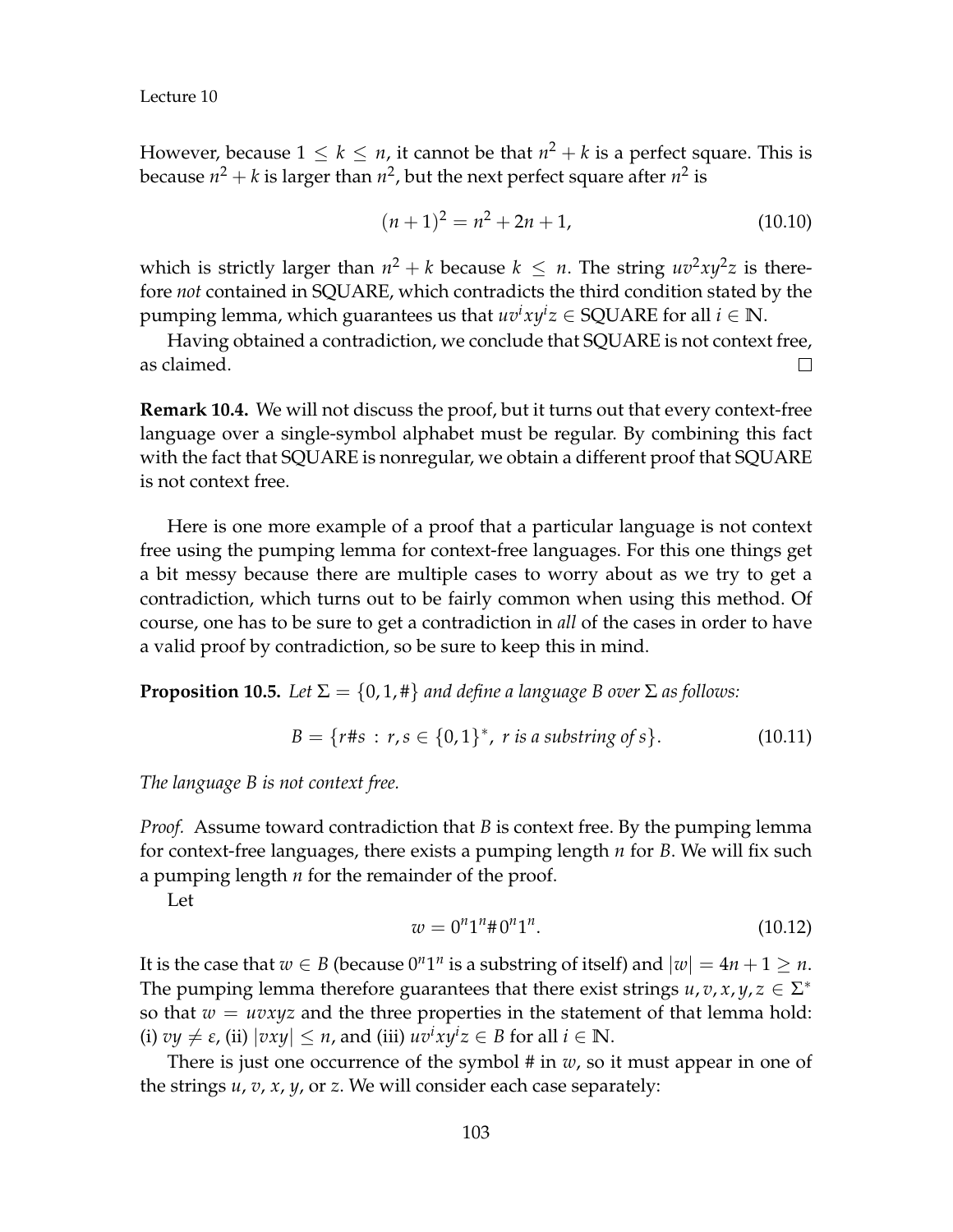*Case 1: the # lies within u.* In this case we have that all of the symbols in *v* and *y* appear to the right of the symbol # in *w*. It follows that

<span id="page-7-0"></span>
$$
uv^0xy^0z = 0^n1^n \# 0^{n-j}1^{n-k}
$$
\n(10.13)

for some choice of integers *j* and *k* with  $j + k > 1$ , because by removing *v* and *y* from *w* we must have removed at least one symbol to the right of the symbol # (and none from the left of that symbol). The string [\(10.13\)](#page-7-0) is not contained in *B*, even though the third property guarantees it is, and so we have a contradiction in this case.

*Case 2: the # lies within v.* This is an easy case: because the # symbol lies in *v*, the string  $uv^0xy^0z=uxz$  does not contain the symbol # at all, so it cannot be in *B*. This is in contradiction with the third property, which guarantees that  $uv^0xy^0z \in B$ , and so we have a contradiction in this case.

*Case 3: the # lies within x.* In this case, we know that  $vxy = 1^{j}\#0^{k}$  for some choice of integers *j* and *k* for which  $j + k \geq 1$ . The reason why *vxy* must take this form is that  $|vxy| \le n$ , so this substring cannot both contain the symbol # and reach either the first block of 0s or the last block of 1s, and the reason why  $j + k \ge 1$  is that  $v y \ne \varepsilon$ . If it happens that  $j \geq 1$ , then we may choose  $i = 2$  to obtain a contradiction, as

$$
uv^2xy^2z = 0^n1^{n+j} \# 0^{n+k}1^n, \tag{10.14}
$$

which is not in *B* because the string to the left of the # symbol has more 1s than the string to the right of the # symbol. If it happens that  $k \geq 1$ , then we may choose  $i = 0$  to obtain a contradiction: we have

$$
uv^0xy^0z = 0^n1^{n-j} \# 0^{n-k}1^n \tag{10.15}
$$

in this case, which is not contained in *B* because the string to the left of the # symbol has more 0s than the string to the right of the # symbol.

*Case 4: the # lies within y.* This case is identical to case 2—the string *uv*0*xy*<sup>0</sup> *z* cannot be in *B* because it does not contain the symbol #.

*Case 5: the # lies within z.* In this case we have that all of the symbols in *v* and *y* appear to the left of the symbol # in *w*. Because  $vy \neq \varepsilon$ , it follows that

<span id="page-7-1"></span>
$$
uv^2xy^2z = r \# 0^n 1^n \tag{10.16}
$$

for some string *r* that has length strictly larger than 2*n*. The string [\(10.16\)](#page-7-1) is not contained in *B*, even though the third property guarantees it is, and so we have a contradiction in this case.

Having obtained a contradiction in all of the cases, we conclude that there must really be a contradiction—so *B* is not context free, as claimed.  $\Box$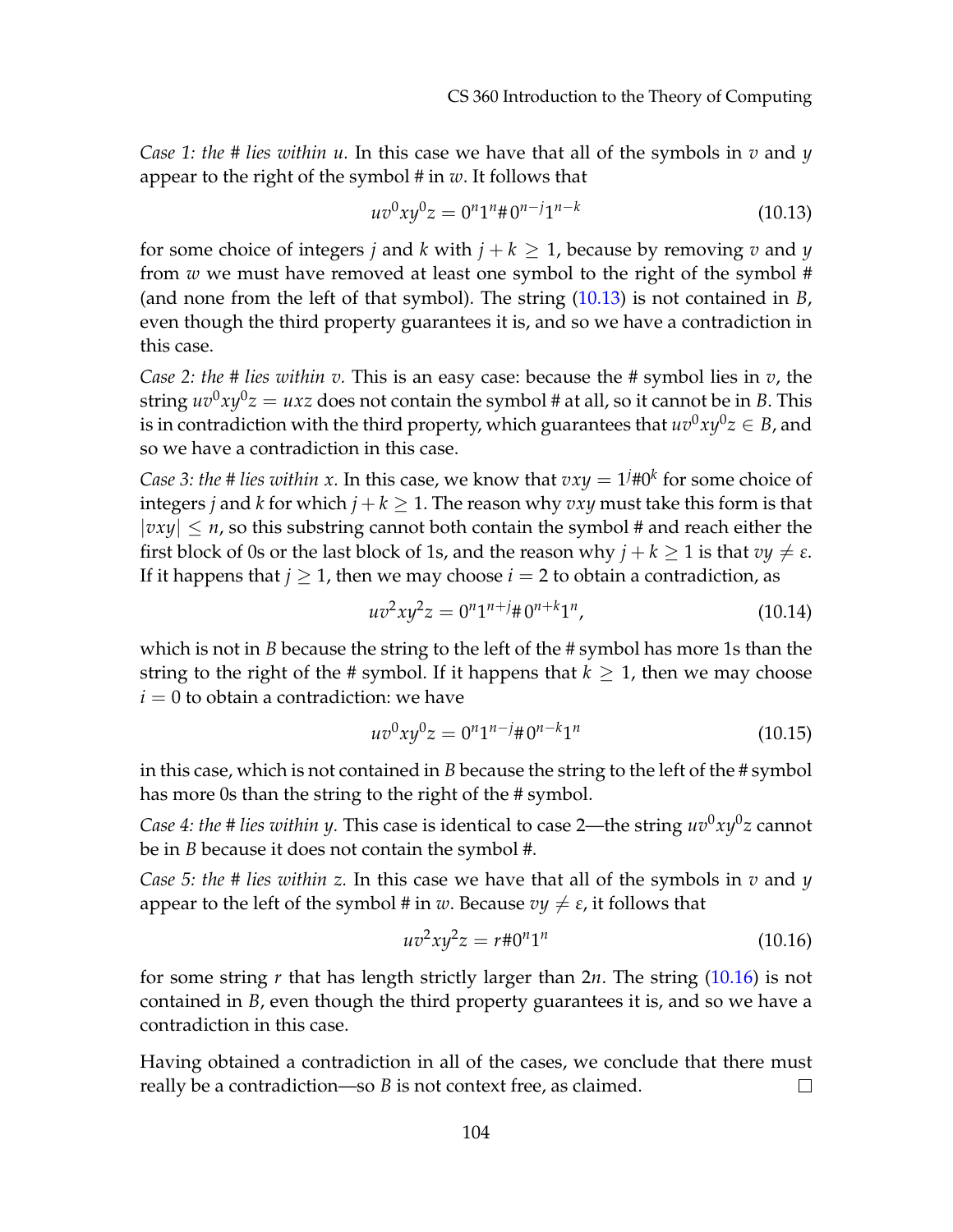## **10.3 Non-context-free languages and closure properties**

In the previous lecture it was stated that the context-free languages are not closed under either intersection or complementation. That is, there exist context-free languages *A* and *B* such that neither  $A \cap B$  nor  $\overline{A}$  are context free. We can now verify these claims.

First, let us consider the case of intersection. Suppose we define languages *A* and *B* as follows:

$$
A = \{0^n 1^n 2^m : n, m \in \mathbb{N}\},
$$
  
\n
$$
B = \{0^n 1^m 2^m : n, m \in \mathbb{N}\}.
$$
\n(10.17)

These are certainly context-free languages—a CFG generating *A* is given by

$$
S \to XY
$$
  
\n
$$
X \to 0 X 1 \mid \varepsilon
$$
  
\n
$$
Y \to 2 Y \mid \varepsilon
$$
\n(10.18)

and a CFG generating *B* is given by

$$
S \to XY
$$
  
\n
$$
X \to 0 X \mid \varepsilon
$$
  
\n
$$
Y \to 1 Y 2 \mid \varepsilon
$$
\n(10.19)

On the other hand, the intersection  $A \cap B$  is not context free, as our first proposition from the previous section established.

Having proved that the context-free languages are not closed under intersection, it follows immediately that the context-free languages are not closed under complementation. This is because we already know that the context-free languages are closed under union, and if they were also closed under complementation we would conclude that they must also be closed under intersection by De Morgan's laws.

Finally, let us observe that one can sometimes use closure properties to prove that certain languages are not context free. For example, consider the language

$$
D = \{ w \in \{0, 1, 2\}^* : |w|_0 = |w|_1 = |w|_2 \}.
$$
 (10.20)

It would be possible to prove that *D* is not context free using the pumping lemma in a similar way to the first proposition from the previous section. A simpler way to conclude this fact is as follows. We assume toward contradiction that *D* is context free. Because the intersection of a context-free language and a regular language